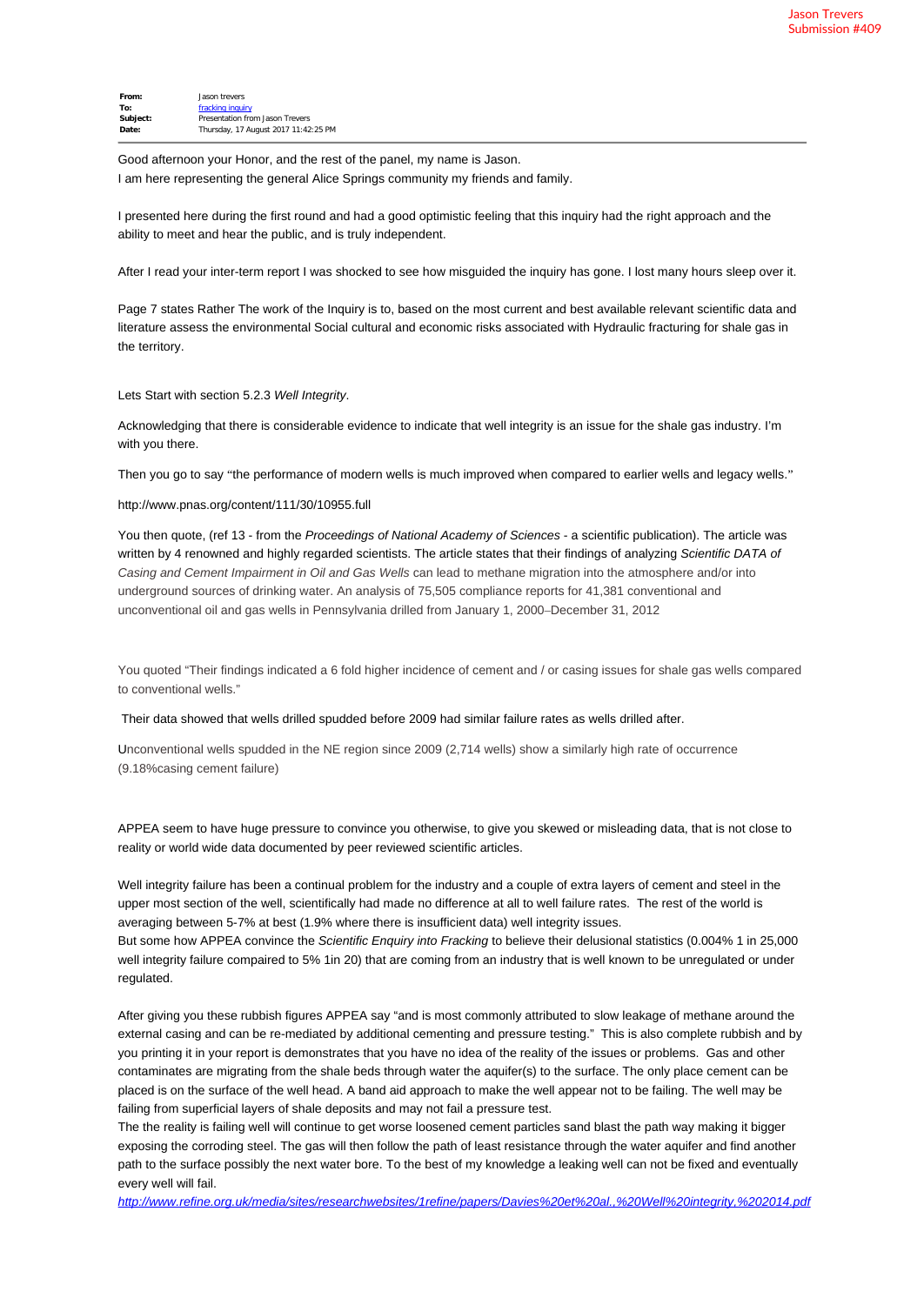## [Marine and Petroleum Geology - ReFINE](http://www.refine.org.uk/media/sites/researchwebsites/1refine/papers/Davies%20et%20al.,%20Well%20integrity,%202014.pdf)

www.refine.org.uk

Review article Oil and gas wells and their integrity: Implications for shale and unconventional resource exploitation Richard J. Daviesa,\*, Sam Almonda, Robert S ...

*Refine.Org.uk* published an article titled "*Oil and Gas Wells and their Integrity Implications for Shale and Unconventional Resource Exploration*."

This peer reviewed article written by 9 scientists from 5 different university's or institutes, compiled from 25 reliable data sets from around the world including Australia.

The Data sets of more than 4 million on shore hydro carbon wells varied considerably from 1.9% to 75% instances of well integrity failure.

APPEA's data must have missed this extensive study. Another well documented fact is that the rate of well failures increases with age steel and cement degradation is an unsolved problem. 30 -50% of wells are failing at the end of their life. When a well is capped or plugged it will continue to leak on the outside layer where degradation continues rapidly eventually the steel and cement will decay completely leaving an large open path way from the shale to our water and our air. One could use a corrosion resistant resin polymer that would be flexible instead of cement but it might not be economically viable.

## [https://www.youtube.com/watch?v=Dxis-vYGM\\_M](https://www.youtube.com/watch?v=Dxis-vYGM_M)



This talk shows a lot of data proving that in Pennsylvania where the worlds toughest regulations are being used, and the most modern well construction methods are being used, Wells are leaking more not less than the older wells. Also that hundreds of peoples water wells have been polluted, and a prediction of thousands of wells likely to be polluted. This relevant scientific data contradicts your statement on Page 6 "These issues have been addressed overseas by implementing strict regulatory controls and technological improvements to reduce the risk of detrimental impacts form shale gas development."

In my last presentation I was in, I quoted Dr Anthony Ingraffea's statistics of well failure and submitted a couple of his u tube presentation links here is what I sent you. It appears that you did not see it or failed to see that it is current and relevant scientific data and highly regarded literature.

[https://ecommons.cornell.edu/bitstream/handle/1813/38108/Ingraffea\\_CV\\_Full\\_Oct\\_2014.pdf?sequence=2](https://ecommons.cornell.edu/bitstream/handle/1813/38108/Ingraffea_CV_Full_Oct_2014.pdf?sequence=2) Ingraffea's CV

https://www.youtube.com/watch?v=Dxis-vYGM\_M

<https://www.ecowatch.com/meet-anthony-ingraffea-from-industry-insider-to-implacable-fracking-op-1881680606.html> Written interview with Anthony Ingraffea

<https://www.youtube.com/watch?v=WJ0cBZxpghg> Refers to Australian regulations and risks

Water Requirements:

Department of Environment & Natural Resources Submission to enquiry page 6. 2 - 2.5 mega liters per stage.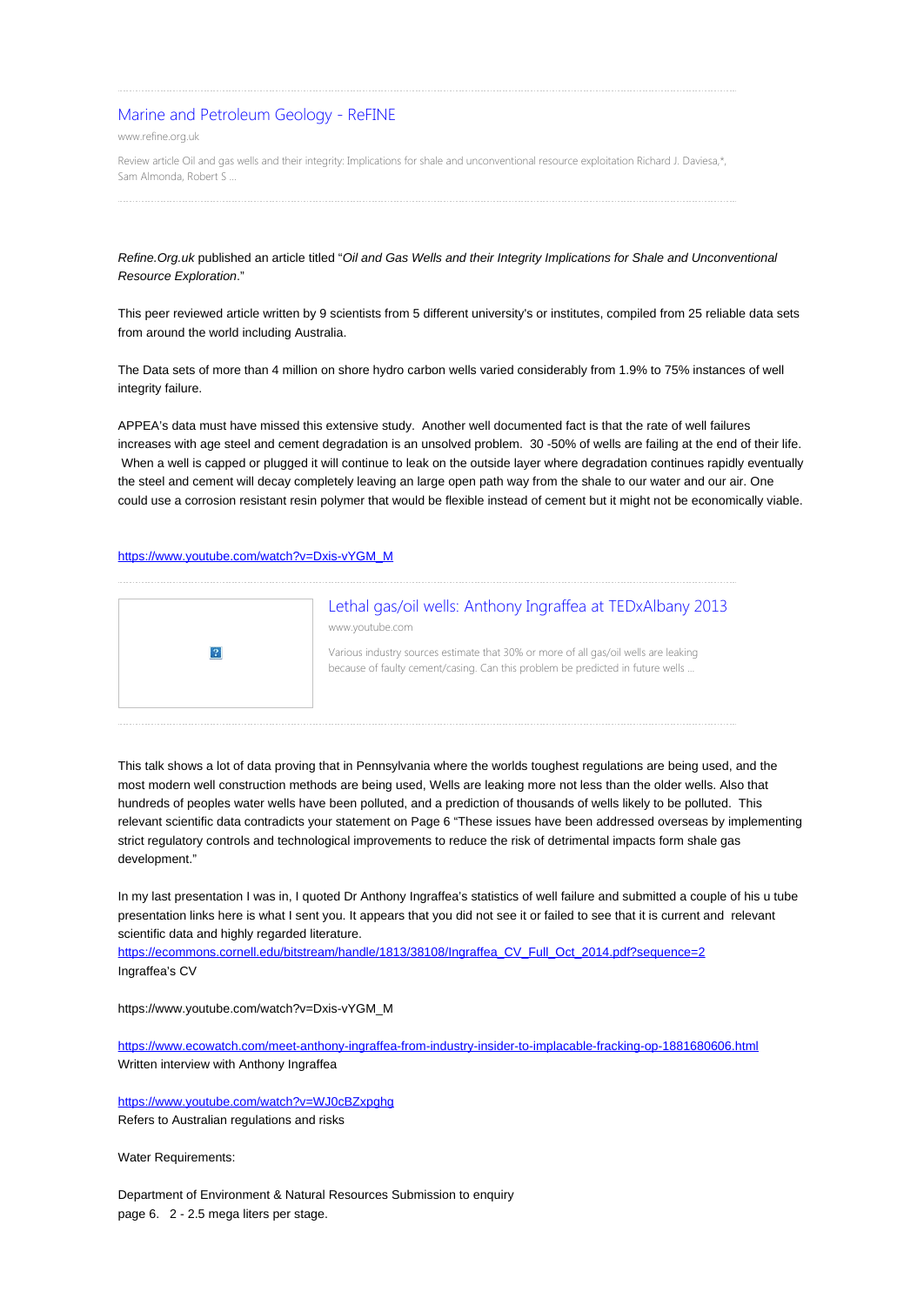Page 30 Panel notes that since 1 - 2 ML of water is required for each stage of fracking and "*at least"* 20 stages of fracking are likely, based on developing industry practice, this means that "*at least" 40 ML* of storage will be required.

Being a business man it is my experience that it is always better to slightly overestimate a quote than greatly under estimate. Given we are working with water and the survival of life in the entire region lets use the 2.5 mega litres per stage, considering that we are looking AT LEAST 20 stages. 2.5ML x 20 stages

50 ML per frack + 1 ML drilling.

408 ML per 8 well pad.

510 ML per 10 well pad. *204 Olympic sized swimming pools of water*

*If we get 30% flow back we will have 153 ML 61.2 Olympic swimming pools of contaminated waste water then a daily flow of product water potentially as high as 4,500 litres per day per well. For ten wells 45,000 litres a day 315,000 litres per week and 1,350,000litres product water flowing per month.*

*Flow back rates can be in excess of 50% which would increase astronomical this by more than 50%. Regulations and planning need to allow for worst case scenario.*

Refracking is common practice after a wells productivity has dropped off which can usually occur within the first year or two. In North Dakota I have heard of wells being fracked 20 to 30 times, and in other US areas claiming 18 refracks, but more commonly 10. Lets be conservative and say that on average the wells will be fracked 3 times in their lives,

50ML  $X$  3 = 150 + 1 ML for drilling = 151 ML 151 ML x 1,200 wells unlikely 181, 200 ML (or 72,480 Olympic Swimming Pools)

Which could produce 54,360ML (21744 Olympic Swimming pools) of Flow back. Then product water 4,500ltrs x 1,200wells 5.4 ML per day (2.16 OS) 37ml per week 14.8(OS) 162ML (64.8OS) of product water per month.

151 ML x 50,000 wells more likely = 7,550,000 ML 7,550,000,000,000Ltrs or (3,020,000 Olympic Swimming Pools) About 1.5 times the volume of the Sydney Harbor.

Which could produce 2,265,000ML 2,265,000,000,000,ltrs (906,000 Olympic sized swimming pools, of flow back. Then product water flow of 255ML (102 OS) per day 1,785ML (714OS)per week and 7,650ML (3,060 OS) per month.

These volumes are huge and accumulative The industry to date has found no viable way to properly treat the water back to safe drinking levels.

Storage is problematic and short term (with no long term solutions) with high risks to land and water pollution. As stated in the

In your report you mentioned that areas in The States has moved to banning lined pits and using storage tanks. This is Industry best practice.

Something that has been spoken about a lot, but, Why are you still looking at use of lined pits and not recommending industry best practice?

With the idea the amount of hydrolic fracturing should be minimized during the wet season. This is naive concept to assist the industry in getting a green light. What if the pits are full (60+ Olympic sized swimming pools worth for 1 pad fracked ) and continue to receive daily product water, and if the wet season in the north was to deliver more than 2000mm (provision for a 1 in 100 year rain fall). In the current climate we are experiencing constant record breaking events. Injection is not permitted and treatment not possible or economically viable.

Palm Valley in their environmental impact statement where required to "A sump will be constructed of adequate size to contain any waste liquids." The sump they built was not close to being adequate so the company Magellan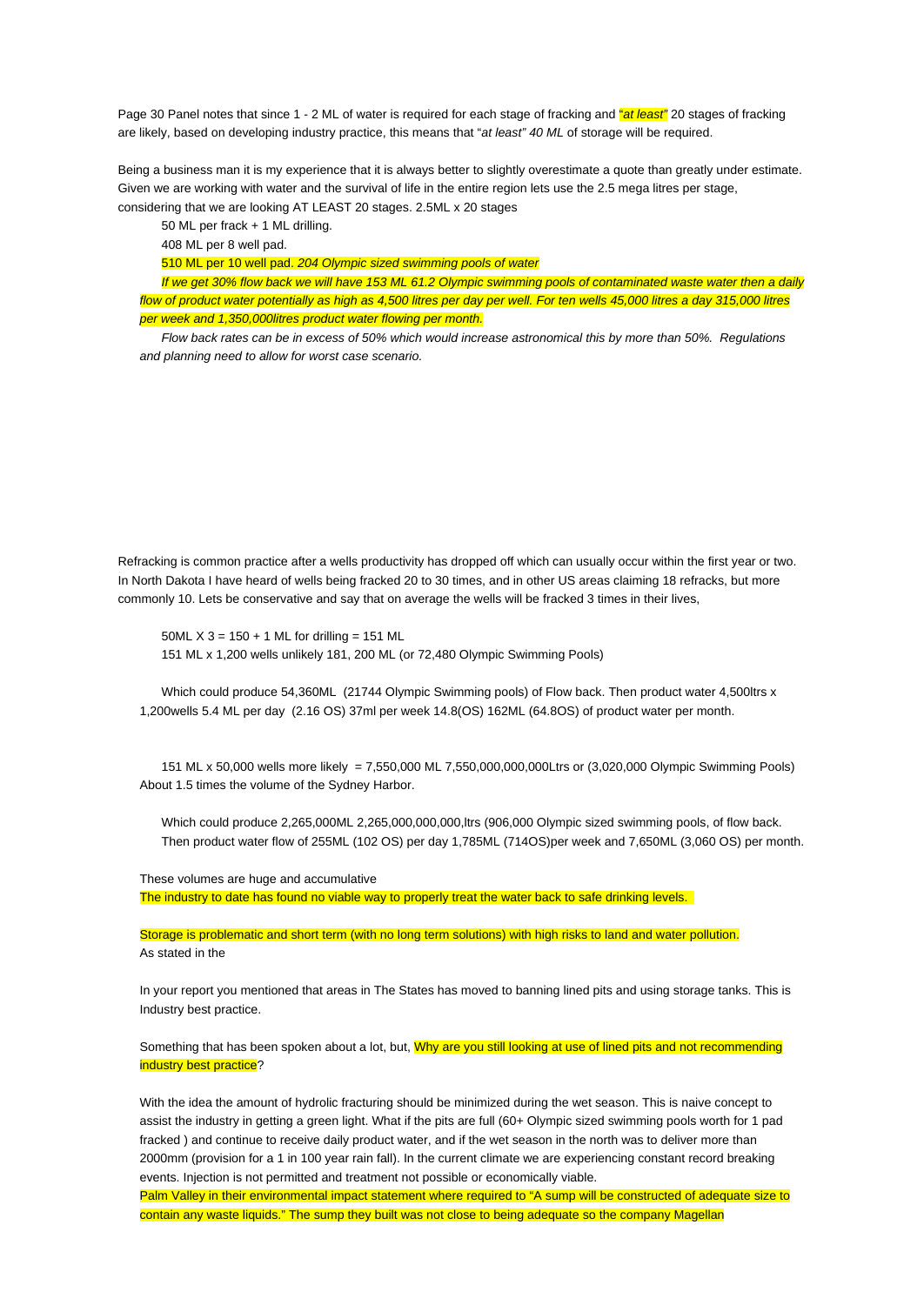## Petroleum hired a local company to truck untested untreated product water to Lake Lewis where it was illegally dumped.

Millions of litres of road train carting 60 -90 thousand litres made the trip once or twice a week. In the Mereenie 30 wells have been fracked which could produce about 450ML Flow back 180 Olympic sized swimming pools. Richard Cottee mentioned that there was a "swimming pool worth of flow back at Mereenie as I looked into the Mereenie fields on Google maps it seems that the pits are unlined.

Recycling of Flow back water is environment dependent specific to the water quality and types of salts and minerals in the area there for can not be factored in at this stage as there is no guarantee it will work.

Section 7411 (within the report) states risk to surface water flows is likely to be low …….. Arid areas of the Northern Territory. Many permanent / semi permanent are spring or ground water fed. The enquiry need to know of these facts before it can make a judgement as to whether ground water is likely to be affected. Parks and wildlife aboriginal elders pastoralists with local knowledge should be consulted. If Aboriginals and animals survived in the arid regions then there must be permanent sources of water and it is highly likely that the water supply is ground water. Dropping pressure and /or water levels will affect these water sources.

Depressurizing large scale on the aquifers will result spring fed water sources drying up. There are many spring fed water supplies that sustain fragile eco systems in arid areas.

Example of Temple Downs Palm Valley product water.

7.4.1.2. Guide lining principles doc from DPIR Palm Valley

Token terms - "Industry Best Practice." Tanks - not open pits.

Volumes 1 pad could use 510 Ml of water ( 204 Olympic sized swimming pools).

Recycling could marginally reduce this amount but is geology dependent and can't be relied upon. Water reduction via recycling does not reduce chemical toxicity but increases it.

The estimates of 1000 - 1200 wells is extremely low & unlikely compared with previous forecasts & industry data. In Australia we have the ability to drill a lot more than 1200 well in 25 years. In 2013 -2014 in Queensland 1634 wells where drilled. By the middle of 2013 the east coast had 5,072 wells drilled by the end of 2015 we had 7331 wells. Not to mention that big international drilling companies have many idle rigs and crews after the 2012 fracking bust. N.T. Government web sites have shown maps predicting 28,331 wells in the Geogina Basin. All other basins were predicted to have potential for more than 10,000 wells.

The EIA estimates that the Beetaloo Sub Basin contains 194 T cf of recoverable shale gas. The Beetaloo Basin is considered by some within the industry to be one of the most promising shale plays in the country.

Page 36, (of the summary) says "almost 70% of the estimated shale gas of the N.T. is estimated to occur in the Beetaloo Sub Basin - 178,200 P.J. which is 169 T cf.

Estimates of Ultimate Reserves (EUR) Average well EUR Barnett 2.2 bcf Fayetteville 3.0 bcf Haynesville 3.5 bcf Marcellus 3.6 bcf Average with 60% between 6.6 and 1.8 bs cf <http://www.gswindell.com/marcellus.htm>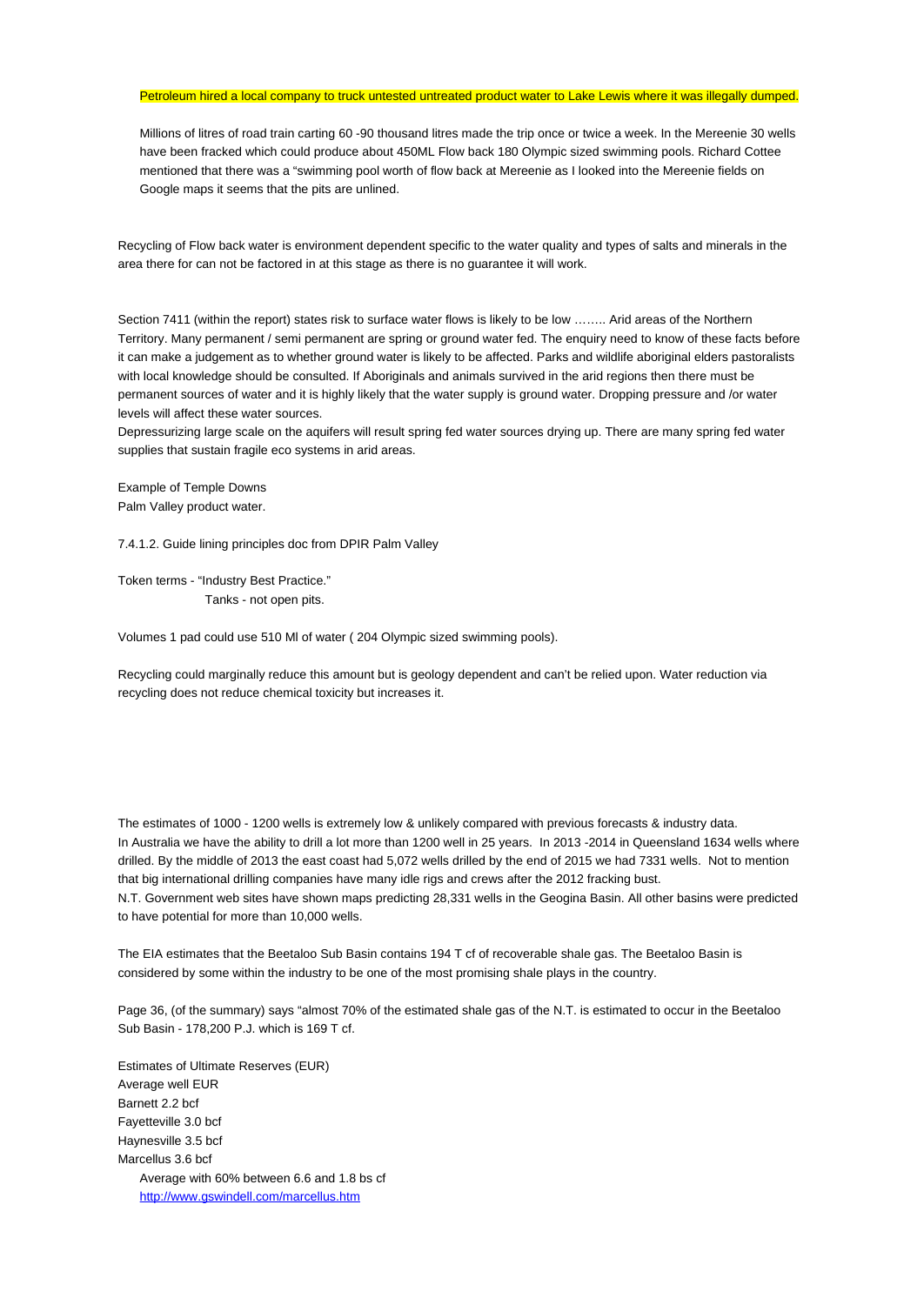

Using EUR of 3.6 of Marcellus, if we divide estimates of the Beetaloo Sub Basin you would need between 53,889 - 46,916 wells to extract the potential gas. 50,000 - 1,200 2.4%

Page 10 (of the summary)Well pads are predicted at 1 every 10 to 20 klm squared. This is not in line with photos and data I have seen. However if there is 1,200 wells taking up 20 Klm squared, 1,200 x 20 klm = 24,000 0 of the 30,000 klm squared area of the basin which is 80%.

So the industry say they intend to use 80% of the surface area to extract 2.4% of the available gas over the next 25 years. Something does not add up?

## 1 TJ/d

The figure Origin gives in Table 6.2 (page 44) of gas production of 400 - 500 TJ/d over 20 -40 years, translates to a projected EUR of 10,4 B cf if the well operated for 30 years and EUR of 13.87 many times greater than the average of EUR 3.6 in the Marcellus.

<https://www.youtube.com/watch?v=UAEfxDjDqc4>

Examples of fracking in Marcellus effects on communities health environment.

<http://www.latimes.com/science/sciencenow/la-sci-sn-methane-emissions-natural-gas-fracking-20140414-story.html> EPA methane emission estimates too low

<https://www.youtube.com/watch?v=T3Ib5O-igds>

Scientists latest views on methane emissions from Shale fields

<https://jacksonlab.stanford.edu/sites/default/files/ep2013.pdf>

Methane leaks from pipe lines in Boston

If Methane leaks at 3.3% it is more harmful than coal as a green house gas. Most of the leaking is unable to be accurately measured everything leaks from the wells to the pipelines to the processing stations LNG plants to the pipes in our homes. 2% total methane emission loss is likely to be a grate under estimate. The fact that well degradation creates greater well failure rates up to 30 - 50 % at 30 - 50 years the amount a well leaks also increases with age. As with many factors in Fracking the problems keep compounding. A leaking decommissioned well that has failure of the outer layer of cement (the